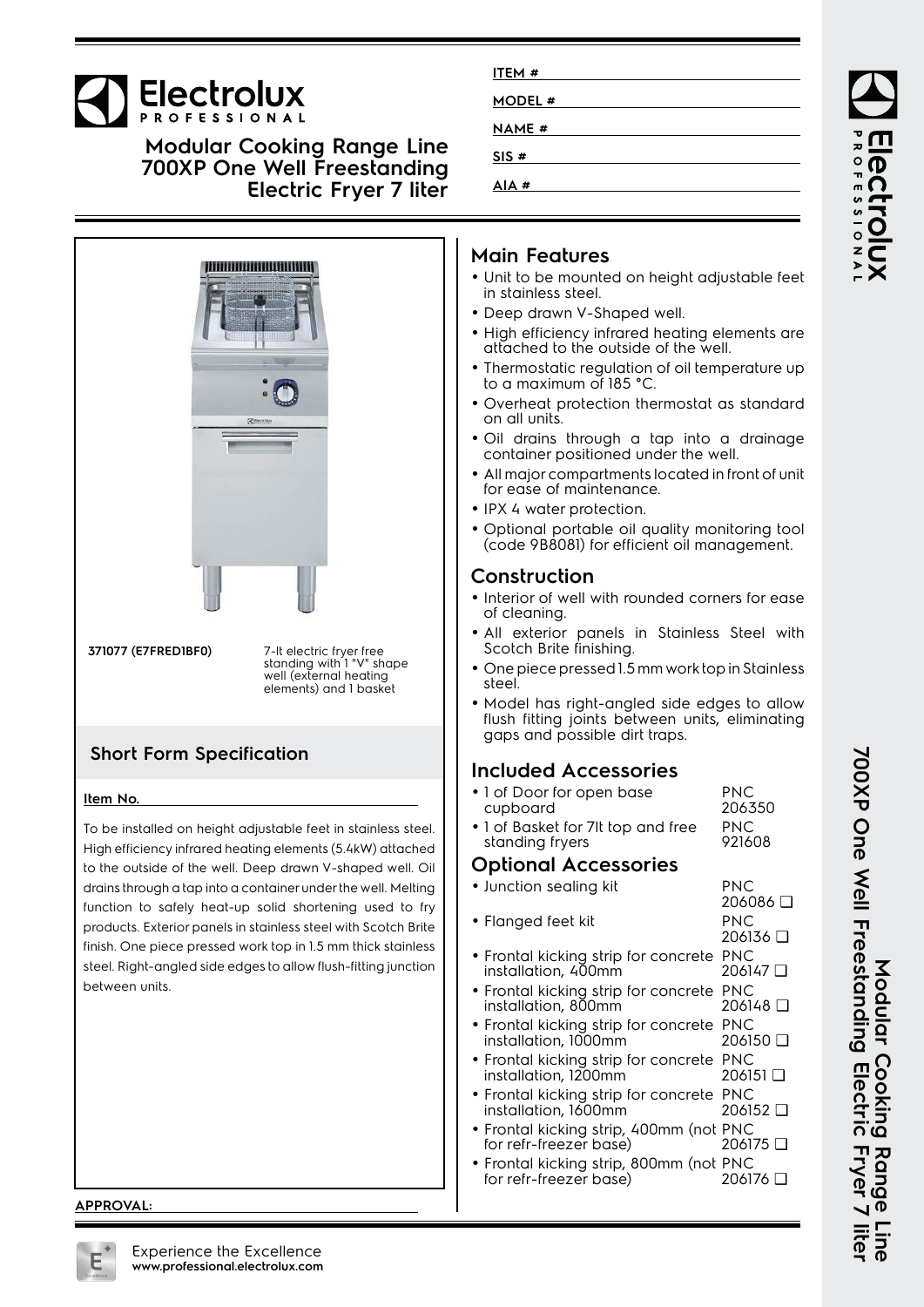

• Frontal kicking strip, 1000mm (not for PNC 206177 refr-freezer base)  $\Box$ 

| • Frontal kicking strip, 1200mm (not for PNC 206178 refr-freezer base)           |                   |
|----------------------------------------------------------------------------------|-------------------|
|                                                                                  |                   |
| • Frontal kicking strip, 1600mm (not for PNC 206179 refr-freezer base)           |                   |
| • Kit 4 feet for concrete installation<br>(not for 900 line free standing grill) | <b>PNC 206210</b> |
| • Pair of side kicking strips                                                    | <b>PNC 206249</b> |

- Pair of side kicking strips for concrete installation PNC 206265 ❑ • Chimney upstand, 400mm PNC 206303
- $\Box$ • Right and left side handrails PNC 206307 ❑
- Back handrail 800mm, Marine PNC 206308  $\Box$
- Door for open base cupboard PNC 206350 ❑
- Base support for feet or wheels 400mm (700/900) PNC 206366  $\Box$
- Base support for feet or wheels 800mm (700/900) PNC 206367 ❑
- Base support for feet or wheels 1200mm (700/900) PNC 206368 ❑
- Base support for feet or wheels 1600mm (700/900) PNC 206369 ❑ PNC 206370
- Base support for feet or wheels 2000mm (700/900) ❑ PNC 206373
- Rear paneling 600mm (700/900XP)  $\Box$ • Rear paneling - 800mm (700/900) PNC 206374  $\Box$
- Rear paneling 1000mm (700/900) PNC 206375  $\Box$
- Rear paneling 1200mm (700/900) PNC 206376 ❑ • Chimney grid net, 400mm (700XP/900) PNC 206400  $\Box$
- Base support for feet/wheels (600mm) PNC 206431  $\Box$
- 2 side covering panels for free standing appliances PNC 216000  $\Box$ PNC 921608
- Basket for 7lt top and free standing fryers ❑ • Filter for fryer oil collection basin for PNC 921693
- 7lt, 14lt, 15lt free standing fryers ❑ • 2 baskets for 2x5lt and 7lt electric fryers PNC 960638  $\Box$



The company reserves the right to make modifications to the products without prior notice. All information correct at time of printing.